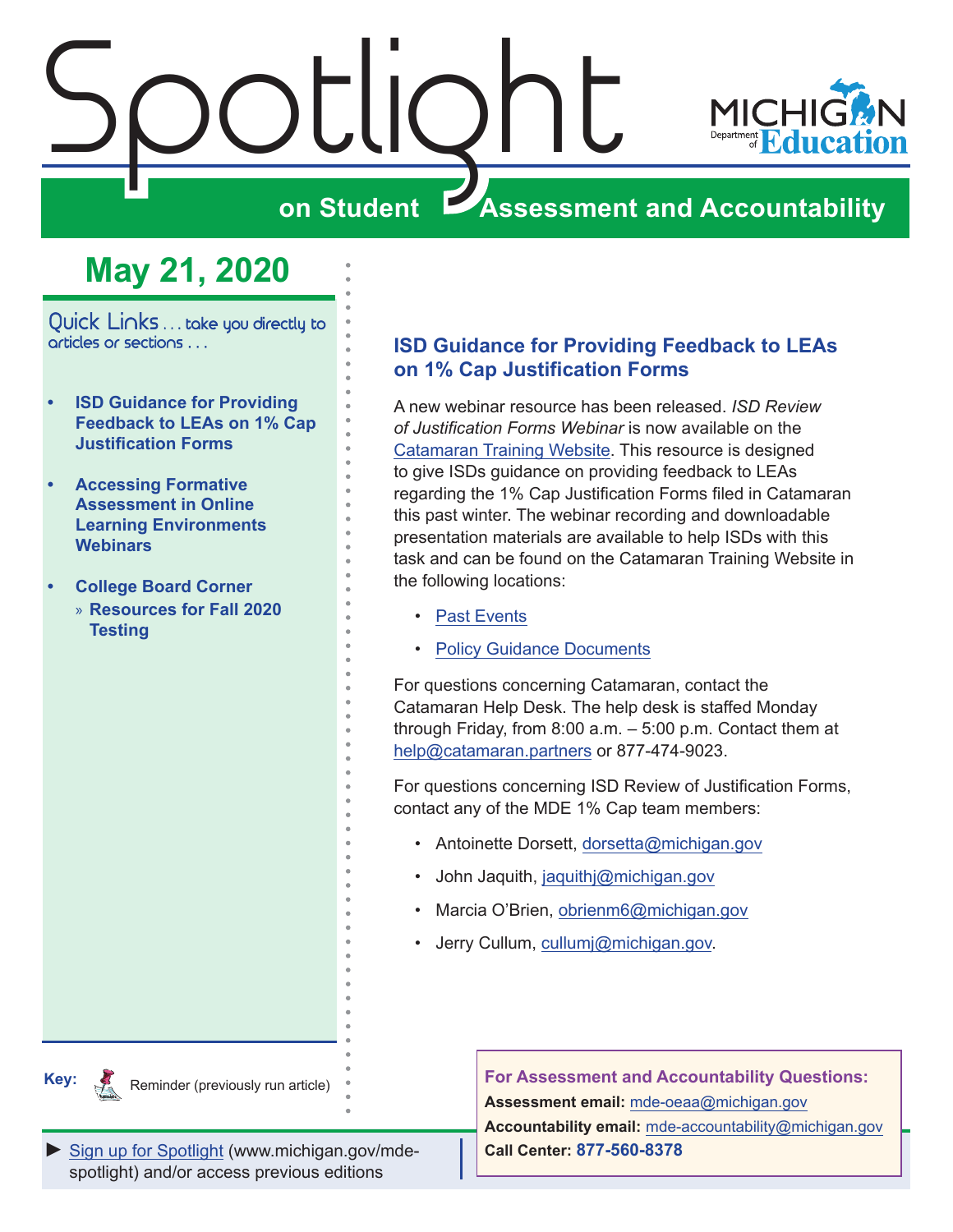### <span id="page-1-0"></span>**Accessing Formative Assessment in Online Learning Environments Webinars**

Recordings and resources from the first two webinars are now available on the [Michigan](http://www.michiganassessmentconsortium.org)  [Assessment Consortium website](http://www.michiganassessmentconsortium.org) (www. michiganassessmentconsortium.org).

- **April 23, 2020** – [Using the formative assessment](https://www.michiganassessmentconsortium.org/event/using-the-formative-assessment-process-to-enhance-student-learning-in-an-online-environment-getting-started/.)  [process to enhance student learning in an online](https://www.michiganassessmentconsortium.org/event/using-the-formative-assessment-process-to-enhance-student-learning-in-an-online-environment-getting-started/.)  [environment: Getting started](https://www.michiganassessmentconsortium.org/event/using-the-formative-assessment-process-to-enhance-student-learning-in-an-online-environment-getting-started/.)
- **May 6, 2020** [Formative Feedback: Navigating](https://www.michiganassessmentconsortium.org/event/navigating-the-complexity-of-engaging-student-thinking-using-the-formative-assessment-process-to-enhance-student-learning-in-an-online-environment/)  [the complexity of engaging student thinking](https://www.michiganassessmentconsortium.org/event/navigating-the-complexity-of-engaging-student-thinking-using-the-formative-assessment-process-to-enhance-student-learning-in-an-online-environment/)

You will find the recording, handouts, and supplemental resources on each event page. The webinars have been highlighting the work of and examples from Lindsey Howe and Jay Scheuer, Michigan Great Lakes Virtual Academy (MGLVA) and FAME coaches. Jay and Lindsey share experiences, strategies, and technology tools that support their instruction, curriculum, and assessment decisions.

# **Session #3: Registration Now Open**

### **Creating and Implementing Online Learning Lessons with Student Engagement in Mind**

• Tuesday, June 16, 2020 1:00–2:30 p.m. ET

This webinar is the third in a series intended to provide support for teachers in delivering instruction online. It will provide a window into the planning, implementing and reflecting associated with curriculum, instruction, and assessment delivered in an online setting. Teachers from Michigan Great Lakes Virtual Academy (MGLVA) will share video examples of lesson planning and classroom instruction, and offer, insights into the decisions they make in developing their learning plans.

Educators who register for this event will be asked to view posted video clips prior to the Tuesday, June 16 webinar.

**Note:** It is important for participants to commit to previewing the clips. We will be using the breakout feature of Zoom to encourage dialogue and small group interaction.

### **Outcomes:**

- Increased awareness of online strategies that engage students
- Understanding about what makes effective learning plans
- Appreciating for the role that planning plays in the delivery of online lessons

[Register for Session 3](https://www.michiganassessmentconsortium.org/event/creating-and-implementing-online-learning-lessons-with-student-engagement-in-mind/)

**Call Center: 877-560-8378** (select appropriate option) for assistance with assessment or accountability issues